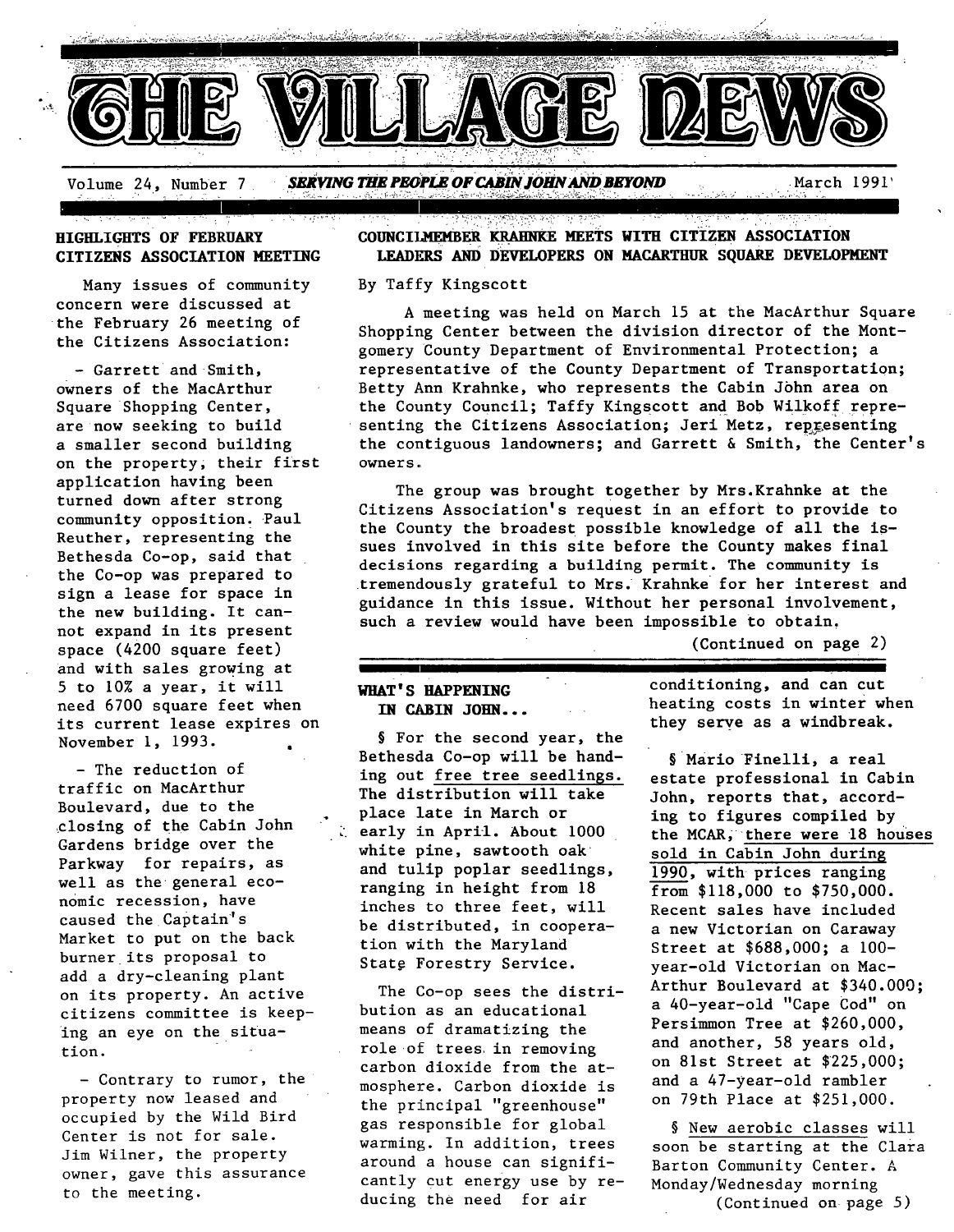**THE VILLAGE NEWS** 

(Continued from page i)

**• I I I** 

The Citizens Association presented its recommendations and the developers discussed their concerns. The most important points made by the CJCA were that i) any building permitted must be consistent with current zoning regulations and purpose clause of C-I zoning; no exceptions or variances should be granted; and 2) the required setback should be consistent with the substantial setbacks currently existing along Seven Locks Road; the minimum acceptable is 25 feet..

The outcome of the meeting was that the county asked us to work with the developers to find some reasonable middle ground. Both parties agreed to try this approach in an effort to avoid a lawsuit.

The issue will be discussed further at the upcoming Citizens Association meeting on Tuesday evening, March 26, at 8 p.m. at the Clara Barton Community Center. Please come and express your views.





'11 .... II **" .** " X





229-7990

يجود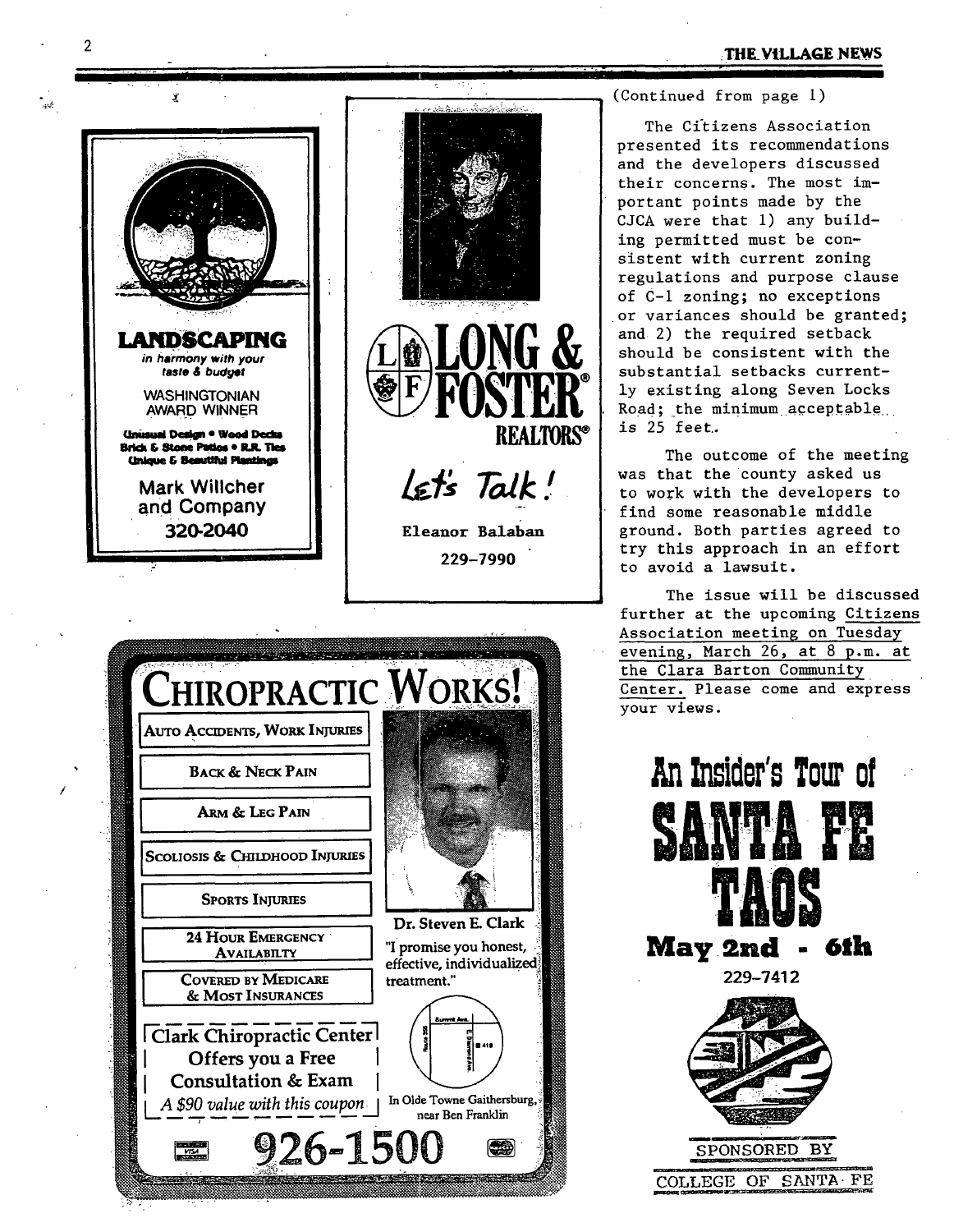Æ

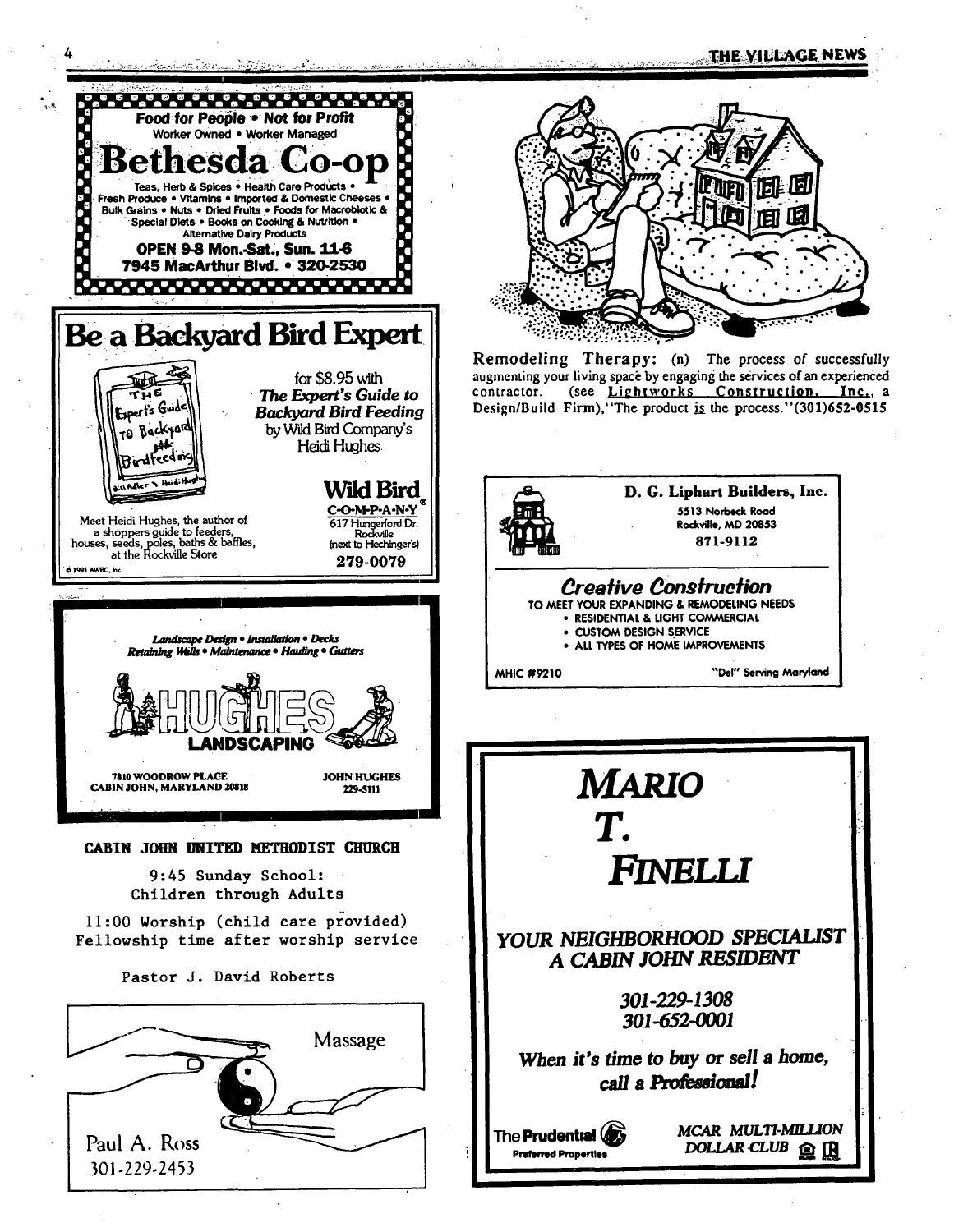#### **, The People of:~Cabln John**

# **PETE HUNTER: A LIFETIME IN CABIN JOHN**

## By Barbara Martin

Pete Hunter has lived in eight houses in his life and all of them are in Or near Cabin John. When he was born in 1932, his<br>family lived on a farm at Seven Locks and family lived on a farm at Seven Locks and I had a cousin who was an electrician. The<br>Bradley Boulevard. While he was still a baby,  $E_{\text{current}} = 2.5$  there were to much I didn't they moved to what is now 78th Street. "That was right next to where the Parkway is now; there was no Parkway then." Then they moved back to a farm on River Road, near where Whitman High School is today.

"My dad was a farmer--he raised corn, potatoes, and beans to Sell--and he was a landscaper and that included cutting wood. I helped him as soon as I was 01d enough to hold one end of a crosscut saw. He used to cut, split, deliver, and carry the wood in --and all for \$12 a cord."

When they lived on River Road, on a 64acre farm,young Pete had a produce stand from Which he sold vegetables to people going to Burning Tree Country Club. "There were Senators and Congressmen, even some Presidents. I was probably about 8. Part of the farm backed on Bannockburn Country Club, and we would get golf balls out of the cow pasture. The players were scared to go after them, so we would sell them back at five cents a ball."

When his family moved again, this time to a house at 76th and Cabin Road, *most* of his eight brothers and two sisters (Pete's the baby) were grown and gone. Pete was 13. "I had been going to Clara Barton all along. Even when we were on River Road it was the only grade school nearby."

Junior high meant Leland. Pyle wasn't built yet. "Where Pyle is now, where the land dips down, we called Goat Hollow. An old guy lived there on 5 or 6 acres and raised goats."

While still in their teens, Pete and Jane got married, and Pete started on a work career that included Columbia Fuel Oil and Air Conditioning (on Bradley across from the present Safeway), Talbot's Ice Service (then on Wisconsin Avenue), and Bethesda Country Club where Pete took care of the 18-hole golf course and did general maintenance. The Hunters had been living with Pete's father but then moved into a house right on the grounds of the Country Club. When Pete changed jobs and went to work for an excavating contractor, they moved to the north side of 79th Street in a

house they rented from Lilly Stone, then to a house on the south side of 79th Street.

By then Pete and Jane had two sons and needed more room. Pete built their present home on Arden Road, mostly by himself, with some help from relatives. "I learned carpentry from my two oldest brothers and my grandpappy, and foundation, roof, there wasn't much I didn't do myself. It took me a year."

In 1953, Pete became a volunteer fireman, a step that would figure heavily in his life for the next 20 years. After 6 years as a volunteer, he became a professional fireman. "But I was still a volunteer too. So when I was off duty, I was often on duty, you might say. That's the story for a lot of men. You donate your time, materials, skills, if something needs to be done at the firehouse, for instance. For a while I was even chief but when the second Cabin John station was built in Potomac, it got to be too much. I retired in 1973."

"Retired" meant *that* he spent even more time working on the cars and trucks and other machines that had been a passion since boyhood. The garage that he built 15 years ago is his shop, and the driveway an extension of his shop. At any time, several vehicles and a couple of engines Will be in the process of rejuvenation. There are people all around the county Who wouldn't trust anybody but Pete to take care of their brakes or vehicle innards. I asked him when and how he became a mechanic. "From the time I was old enought to get under a Model T Ford. I learned from watching and helping my dad and brothers."

His sons have followed in their dad's footsteps. Robert, who lives in Poolesville, is a lieutenant in the fire department and in charge of the station there. Lee, an engineer at the Model Basin, is a volunteer fireman. Both of them are mechanically inclined and share Pete's enthusiasm for working on cars. Daughter Penny lives in Fairfax and works as a computer supervisor for AARP. All three are married, and Jane and Pete have three grandsons, two of whom live right around the corner.

The Hunters have been mainstays of the Cabin John Methodist Church for decades. All three offspring were baptized and went to Sunday School there. Whenever there's a party, a rummage sale, or a soup and salad supper, you'll find Jane managing things and Pete helping with whatever needs to be done.

Although he was born Reuben Hunter, he never remembers being called that. "All of us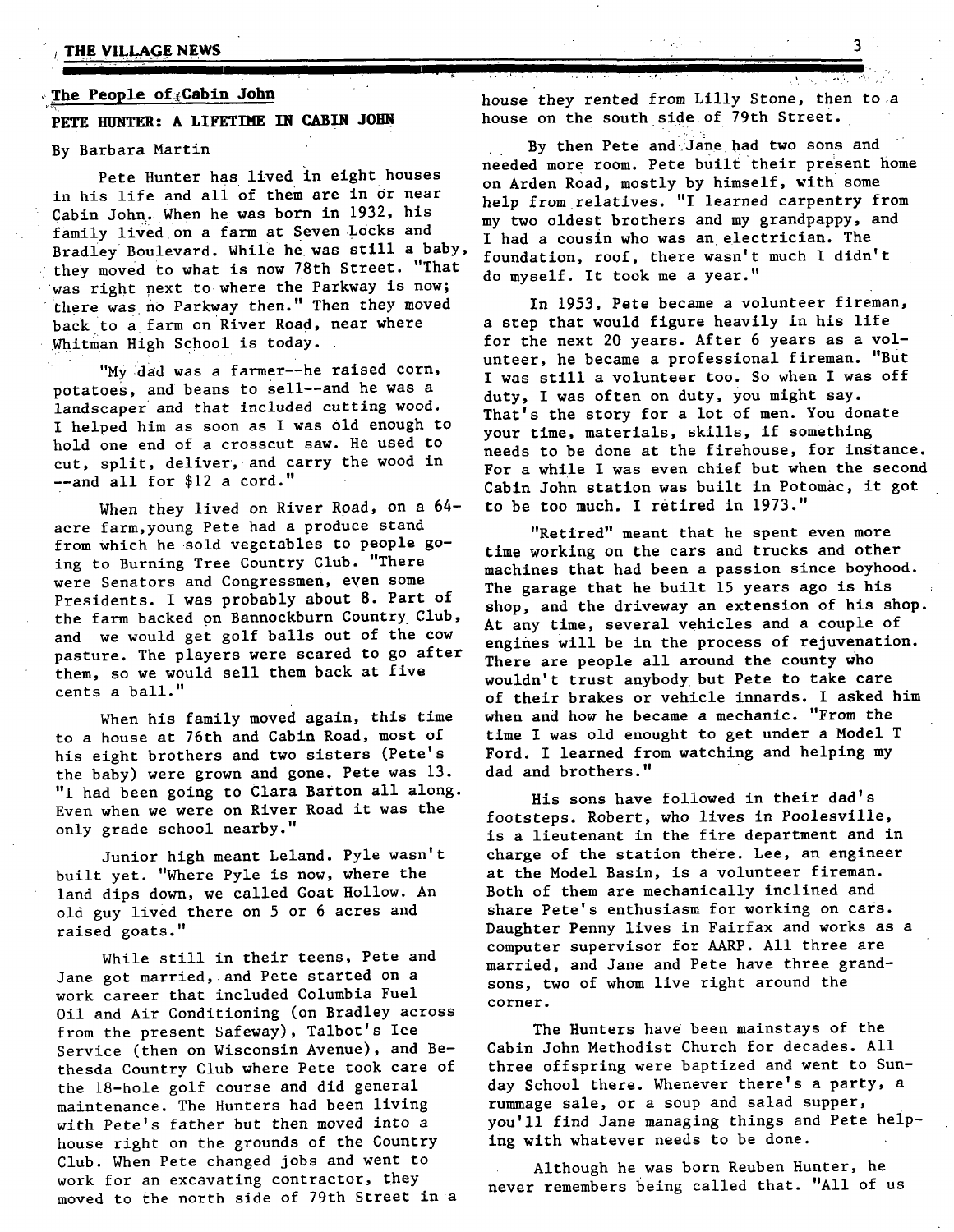## **: THE VILLAGE NEWS 5**

 $(Continued from page 4)$ had nicknames; I'm not sure where they came from. If anybody said 'Reuben' I wouldn't know who he was talking to."

**I \_ I I[ I i** 

Pete remembers that the Potomac River and the Canal were favorite spots when he was growing up. "We fished there, we swam. Up by Lock i0 was a favorite place. You could walk out 200-300 yards and just be up to your waist. We got great bass and perch. All the kids in Cabin John spent summers down by the water. It was still that way when my kids were little--clean and safe."

For a while pete was big on deer hunting. "We hunted up by Seneca, sometimes we'd go as far as western Maryland. I got four deer in 6 years, and I figured I'd stop with that record."

Many of the Cabin John families that Pete has known in half a century of living here are still around, although most of his friends from early years have moved away. He talks vaguely of moving to Florida, but somehow you know he wouldn't do it. Neighbor Susan Gelb says his friends and neighbors wouldn't let him leave because whenever they need help they can depend on Pete to give it. This is a man whose local roots are strong and many. He belongs to this town.



BARBARA **ABEILLE**  MCBR Multi-Million Member Licensed in MD & DC

**MOVING?** 

You'll need an excellent, bilingual agent who knows the market, has experience, and who can respond quickly to your needs whether buying, selling or renting.

> Please give me a call. **BARBARA ABEILLE**

E (H) 301-320-5391 (O) 202-362-5800



 $\bm{\Omega}$   $\bm{\mathbb{B}}$ 

5028 Wisconsin Avenue, N.W. Washington, D.C. 20016

(Continued from page i) group (9:30 to 10:30) will begin on April 8 and run for i0 weeks. On April 9 the first class of the Tuesday/Thursday evening  $(6:15 \text{ p.m.})$  series will meet and will run for 9 weeks. Details from the Center at 229-0010.

<u>ii</u>

Hours for the Fitness Room at the Center are now set for 1:30 to 9:00 p.m. Mondays through Thursdays; 1:30 to 6:00 p.m. on Fridays; and 7:00 to i0:00 p.m. on Saturdays. There is a .\$i0 membership fee for six months' use of the room.

§ The Cabin John United Methodist Church has announced the following schedule of events:

Mar. 28 Holy Thursday service at 7:30 p.m. Mar. 30 Easter Egg Hunt for children at 1 p.m. (For reservations call 229-8233 by March 24) Mar. 31 Easter Sunday Sunrise Service, 5:30 a.m. April 17 Hymn Sing, 7:30 p.m. April 21 At the regular ll a.m. worship service, Mrs. Electa Williams of the United Methodist Board of Global Ministries' Women' s Division will speak on the United Nations and Missions. All are welcome at this special service. April 26 (i0 a.m. to 7 p.m.) and April 27 (10 a.m. to 4 p.m.) semi-annual rummage sale. To donate items, please call Jane Hunter at 229-3930 or Betty Peck at 831-3912.

*GHE VILLAGE DEWS* 

News, subscriptions, and ads should be sent to The Village News, Box 164, Cabin John 20818. The next deadline is Saturday, April 13, at i0 a.m.

5